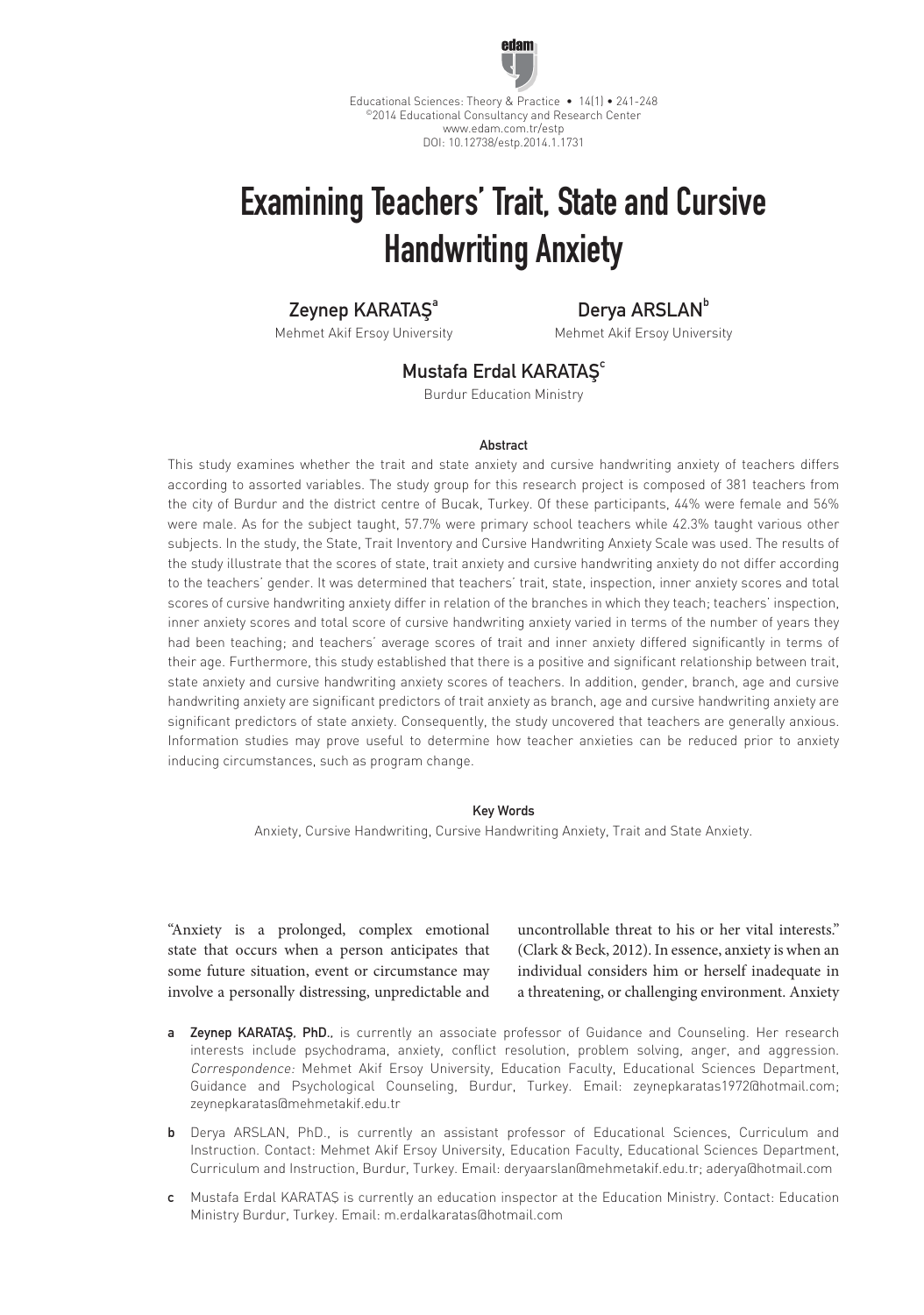is not directly caused by events; on the contrary, it consists of the irrational beliefs that individuals hold that can cause anxiety. Therefore, the meaning imposed on the specific situation is important (Wilde, 1995). The experience of anxiety, however, is not unidimensional and is highly complex. Feelings of anxiety appear to have significant differences from person to person, as well as from one time to another in the same person (McReynolds, 1976).

When the theoretical framework on anxiety is studied according to Spielberger et al., anxiety can be divided into two main components that have been defined as trait and state anxiety. Trait anxiety is defined as the inclination of an individual toward being anxious and state anxiety is defined as the subjective fear that an individual feels because of the circumstance in which he or she exists (Spielberger et al., 1970 as cited in Öner & LeCompte, 1983). While Özgüven (1994) has defined trait anxiety as the perception of a stressful situation that could be either dangerous or threatening with increasing and more continual frequency and situational emotional reactions, he defines state anxiety as temporary emotional reactions, which an individual shows to discontinuous circumstances, the amount of which change from one situation to another. Both trait and state anxiety are linked to specific situational characteristics by perceptual and cognitive appraisal processes (Schwarzer, Van der Ploeg, & Spielberger, 1982, p. 3).

Anxiety, which unless experienced intensively, is a normal human emotion that can cause undesirable results in an individual's life in various cases (Eisen & Kearney, 1995). Indications in individuals who experience continuous anxiety include behaviors such as a decline in one's academic, performance, an inability to concentrate on one's lessons, avoidance of personal relationships and social surroundings, failure, and a tendency toward introversion. In addition, sensitivity to an experience of intense anxiety can be the catalyst of an anxiety disorder in an individual's future (Weems, Taylor, Marks, & Varela, 2010). Anxiety is also defined as a psychological mood described by physical symptoms of tension from strong negative feelings of prospective dangers and the expectation of disaster. Although experiencing anxiety may have positive effects from time to time, an excessive amount of uncontrolled anxiety renders an individual weak, thereby limiting his/ her capabilities (Mash & Wolfe, 2002).

Writing is a motoric production process of symbols and signs necessary to express feelings and thoughts (Akyol, 2009); it is a strong tool (Graham, 2007). Several important tasks are assigned to teachers in the teaching of cursive handwriting, which are to be continually used by students. The teacher must be a model to his/her students by writing accurately and clearly in cursive handwriting. However, according to studies performed in both the United States and the United Kingdom, only half or less than half of all teachers are determined to have received sufficient training on how to teach handwriting (Barnett, Stainthorp, Henderson, & Scheib, 2006; Graham et al., 2008; Zaner-Bloser, 1993 as cited in Graham & Weintraub, 1996).

In Turkey, it has been observed that the lesson on "teaching handwriting" exists only in the curriculums of Primary School Teaching and Turkish Education Teaching (Kavak, Aydın, & Altun, 2007). Even though primary school teachers have received training in teaching cursive handwriting, they may still experience difficulty writing in cursive script. Yıldız, Yıldırım, and Ateş (2009), in their applied study in which they analyzed primary school teachers' handwriting on classroom boards, observed a number of problems present in teachers' handwriting. In this regard Turan and Akpınar (2008), Yıldırım (2008), Durukan and Alver (2008), Turan, Gözler, and Erdoğan (2007), Kazu and Ersözlü (2006), Acat and Özsoy (2006) revealed that primary school teachers lacked sufficient knowledge of cursive handwriting. Arslan and Ilgın (2010), on the other hand, revealed that branch teachers lacked enough information on cursive handwriting. Apart from these studies, Yıldırım and Ateş (2010) determined that primary school teachers considered themselves to be adequate in cursive handwriting.

In the literature, both trait and state anxiety have been studied in terms of a number of related variables. In the studies concerned, anxiety was observed within different age groups depending on many variables; among them gender (Alisinanoğlu & Uluğtaş, 2000; Aslan, 2009; Coşkun & Günbey, 2009; Develi, 2006; Ensari, 2000; Karataş, 2011; Kartopu, 2012; Ngidi & Silbaya, 2003; Özyürek & Demiray, 2010; Teixeira et al., 2012; Weiser et al., 1991), age (Alisinaoğlu & Uluğtaş, 2000; Aslan, 2009; Kartopu, 2012; Özyürek & Demiray, 2010), attitudes of parents, educational status of parents, occupation of parents, number of siblings (Alisinanoğlu & Uluğtaş, 2000), educational status of the mother, socio-economic status (Alisinanoğlu & Uluğtaş, 2000; Coşkun & Günbey, 2009), grade (Karataş, 2011), social insurance of family, age of mother (Coşkun &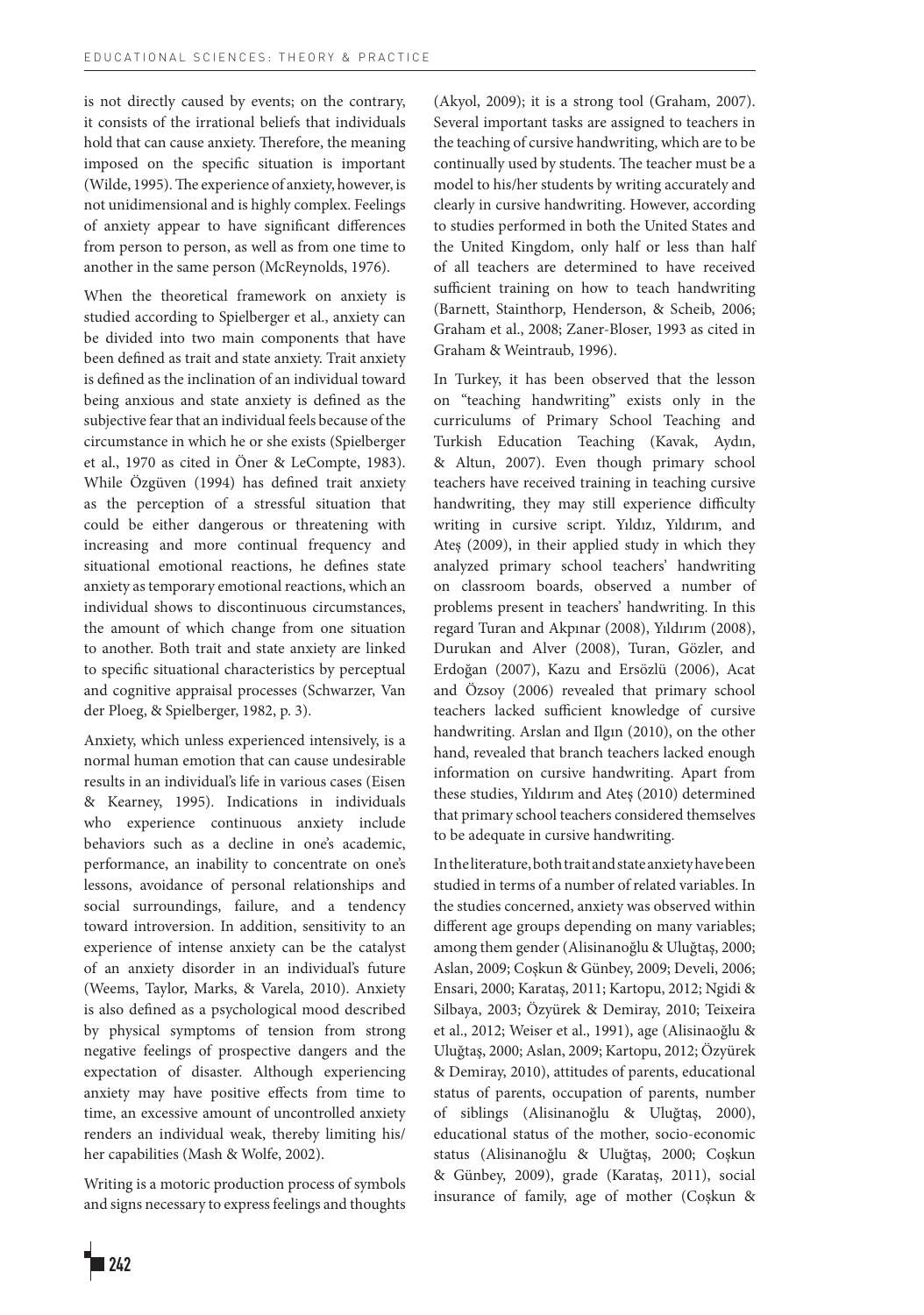Günbey, 2009), scholastic aptitudes (Teixeira et al., 2012) academic achievement (Alisinanoğlu & Uluğtaş, 2000; Sharma, Dang, & Spielberger, 1986), cultural difference (Sharma et al., 1986; Weiser et al., 1991), marital status (Güner, 2008; Kartopu, 2012), number of years teaching (Aslan, 2009; Develi, 2006; Güner, 2008), and branch (Aslan, 2009; Güner, 2008). Influenced by these studies, the current study examines trait-state anxiety of teachers according to gender, age, branch and number of years teaching.

As the relationship between trait and state anxiety has been studied as mentioned above, this study also seeks to examine the relationship between cursive handwriting anxiety and traitstate anxiety. Whether anxiety has a relationship with the social support perceptions of mothers of children with disabilities (Coşkun & Günbey, 2009), problem-solving abilities of children staying in student lodgings (Karataş, 2011), adolescents staying at home or at a boarding school while attending secondary school (Özyürek & Demiray, 2010), adults participating in physical activities, depression (Teixeira et al., 2012), attitudes of teachers and their intimidation (Ensari, 2000), cheating of young adults (Weiser et al., 1991), situations of parachute training (Endler, Crooks, & Parker, 1992), a teacher candidates' anxiety about teaching and self-esteem (Cheung & Hui, 2011) students achievements (Papay & Spielberger, 1986) self-concept (Biaggio, Crano, & Crano, 1986), age (Develi, 2006), reflective thinking (Aslan, 2009), and the tendency to postpone (Güner, 2008) are all topics that have been investigated in previous works. These studies have provided insight into the current study.

The studies on cursive handwriting are observed to be related to teachers' opinions (Acat & Özsoy, 2006; Başaran, 2006; Bayraktar, 2006; Bektaş, 2007; Duran & Akyol, 2010; Durukan & Alver, 2008; Graham et al., 2008; Hammerschmidt & Sudsawad, 2004; Kazu & Ersözlü, 2006; Turan, 2010; Turan & Akpınar, 2008; Turan et al., 2007; Yıldırım, 2008; Yurduseven, 2007), teachers and students' opinions (Arslan & Ilgın, 2010), the legibility of students' handwriting (Erdoğan, 2012; Roston, Hinojosa, & Kaplan, 2008; Yıldız & Ateş, 2010), and the legibility of teachers' handwriting (Yıldız et al., 2009). It has also been noticed that studies of anxiety performed in the field of writing investigate anxiety about writing (Karakaya & Ülper, 2011; Özbay & Zorba, 2011; Yaman, 2010).

There are a number of studies that investigate the effect of trait and state anxiety on cursive handwriting; however, the number is limited and there are no studies on anxiety about cursive handwriting. With this in mind, the purpose of the present study is to determine whether a teacher's trait, situational, and cursive handwriting anxiety vary by gender, age, branch, and number of years teaching. Another goal of this study is to determine whether the dummy variables of gender, age, branch, number of years teaching and cursive handwriting anxiety may be used to predict both trait and state anxiety.

### **Method**

This study is a relational screening model (Karasar, 2005) that examines the trait, state and cursive handwriting anxiety of teachers, which differs according to some variables.

#### **Participants**

The study group is composed of 381 teachers working in the city of Burdur and the district center of Bucak. Of the teachers who attended the study, 44% of them were women and 56% of them were men.

#### **Instruments**

**The State - Trait Anxiety Inventory (STAI):** In this study to determine teachers' "trait and state" anxiety levels, a State and Trait Anxiety Inventory, developed by Spielberger and adopted into Turkish by Öner and LeCompte (1983) and Öner (1997) was used. In this study, the Cronbach alpha internal consistency coefficient was found as .68 for the trait anxiety scale and as .65 for the state anxiety scale.

**The Cursive Handwriting Anxiety Scale for Teachers:** The Cursive handwriting anxiety scale for teachers that was developed by Arslan and Karataş (2012) to determine teachers' anxiety regarding cursive handwriting, was used in the study. The scale was composed of 25 items, three of which were reverse and two of which were direct items. The high scores taken from the scale shows that there is a high level of cursive handwriting anxiety. The Cronbach alpha internal consistency coefficient accounted for within the scope of the investigation was found to be .88 for cursive handwriting anxiety, .91 for inspection anxiety, .86 for the anxiety caused by students, .80 for inner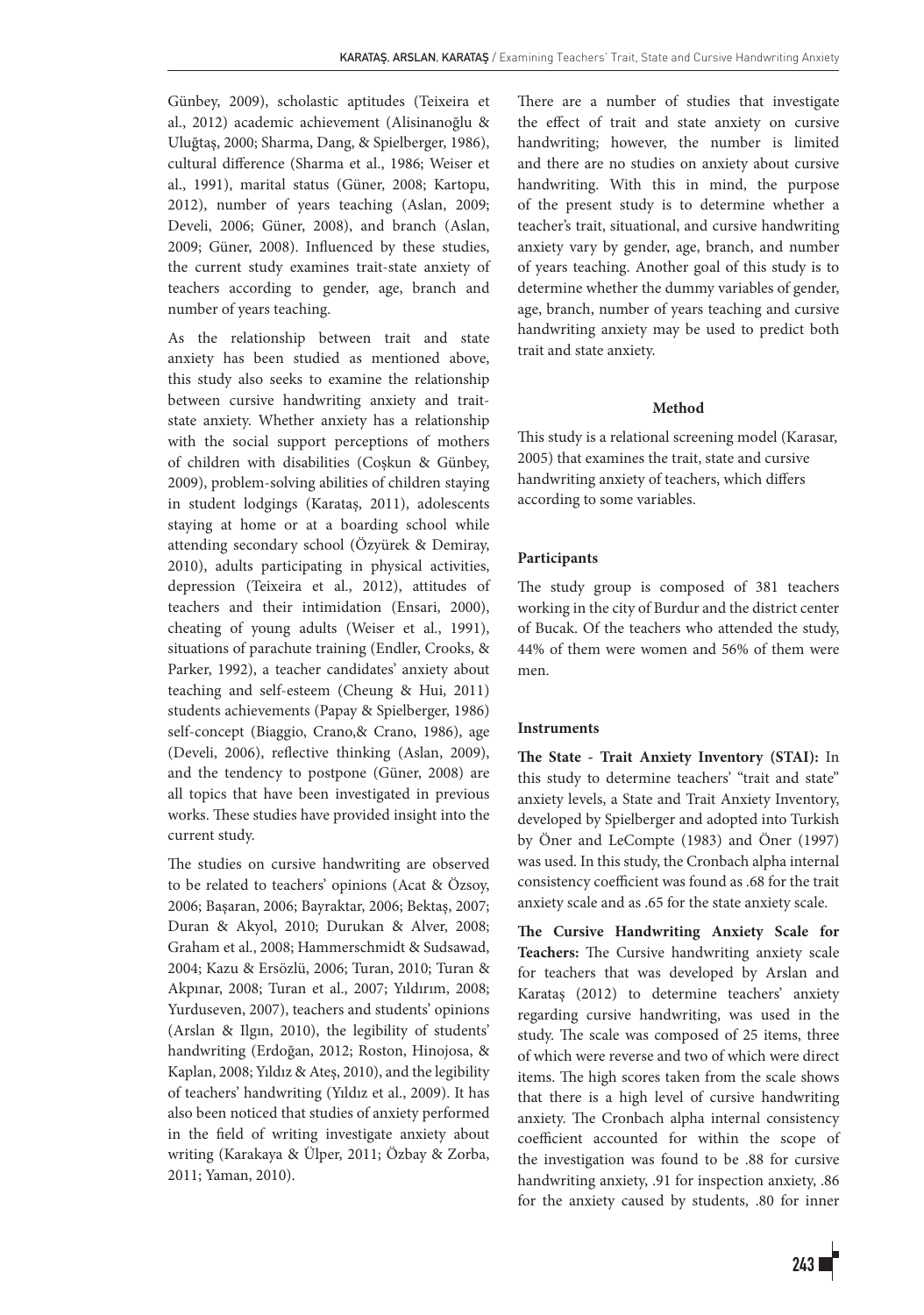anxiety and .92 for all items of the scale. These values are accepted as a high reliability coefficient. The validity of the scale was made through the state anxiety scale (Öner & LeCompte, 1983) within the scope of the investigation. In the validity study performed with 300 teachers, a positive and significant relationship was found between the two scales (r = .215; *p< .001*).

Confirmatory factor analysis was used in order to test the structural validity of the scale. The fit indices of the model, which was obtained from confirmatory factor analysis, were studied and the Chi-square value was observed to be significant (χ2= 902.13, sd= 268, *p< .001*). The fit index values were found to be RMSEA = .089, NFI=.93, CFI=.95,  $IFI = .95, RFI = .92, GFI = .81, AGFI = .76, SRMR = .09.$ These fit index values show that the model produced an acceptable fit.

#### **Procedures**

Trait and state anxiety inventory, cursive handwriting anxiety scale-teacher forms and personal information forms were given to teachers by investigators in the schools where they worked during April and May of the 2011-2012 academic year. All the participants in the study were volunteers.

#### **Data Analysis**

An Independent Groups test was used to determine whether the teachers' scores of state and trait anxiety and cursive handwriting anxiety differed in terms of gender and branch of specialization. A One-way Analysis of Variance was used to investigate whether the teachers' scores of state and trait anxiety and cursive handwriting anxiety differed in terms of their year teaching and age. For one of the unequal groups, a Scheffe post hoc test was used (Kayri, 2009). The Pearson Product-Moment Correlation Coefficient was used to understand the relationship between trait and state anxiety and cursive handwriting scores. Stepwise Regression Analysis was used to see whether dummy variables, such as gender, branch, number of years teaching, age, and cursive handwriting anxiety scores significantly predicted trait and state anxiety scores. There was to be no relationship between error terms in the model, so as to provide the Regression assumption (Kalaycı, 2006). Accordingly, considering the Durbin Watson value used in testing autocorrelation in the model, it is observed that the value, which was expected to be between 1.5 and 2.5 (Kalaycı, 2006), was 1.973 for trait anxiety and 1.908 for state anxiety. There was no auto-correlation in the model; the standard errors of b coefficients were very small and the regression assumption was provided. Dependent and independent variables in the regression analysis need to be at least continual variables measured in an equal interval scale and need to show normal distributions. However, in some investigations, the effects of independent variables included in the classification scale on dependent variable can also be examined. In the analysis, a classified variable can be included in the analysis by being turned into new (artificial) variable producing a missing level number (G -1), excluding one of its levels; it is also called "dummy" variable (Büyüköztürk, 2012). Discontinuous variables in this investigation (gender, branch, age, number of years teaching) were included in regression analysis after they were again defined as "dummy variables."

#### **Results**

In this study, the investigation revealed that the traitstate anxiety and cursive handwriting anxiety levels of teachers did not differ in terms of their gender. However, the study found that teachers' trait, state, inspection, inner anxiety scores and total scores for cursive handwriting anxiety in terms of their branches changed significantly. Inspection, inner anxiety scores and their total scores for cursive handwriting anxiety in terms of the duration they have been teaching and trait and inner anxiety scores in terms of their ages also changed significantly. In addition, it was observed that the trait, state anxiety and cursive handwriting anxiety scores of the teachers have a significant relationship with one another. The investigation results showed that gender, branch, age and cursive handwriting anxiety are significant predictors of trait anxiety, and branch, age and cursive handwriting anxiety are significant predictors of state anxiety.

#### **Discussion**

This study focuses on teachers' trait, state and cursive handwriting anxiety. It was found that the teacher's scores of trait, state anxiety and cursive handwriting anxiety did not differ significantly in terms of their gender. When the literature on this matter is taken into consideration, there are studies indicating that trait and state anxiety scores were different (Güz, Doğanay, & Güz, 2003; Karataş,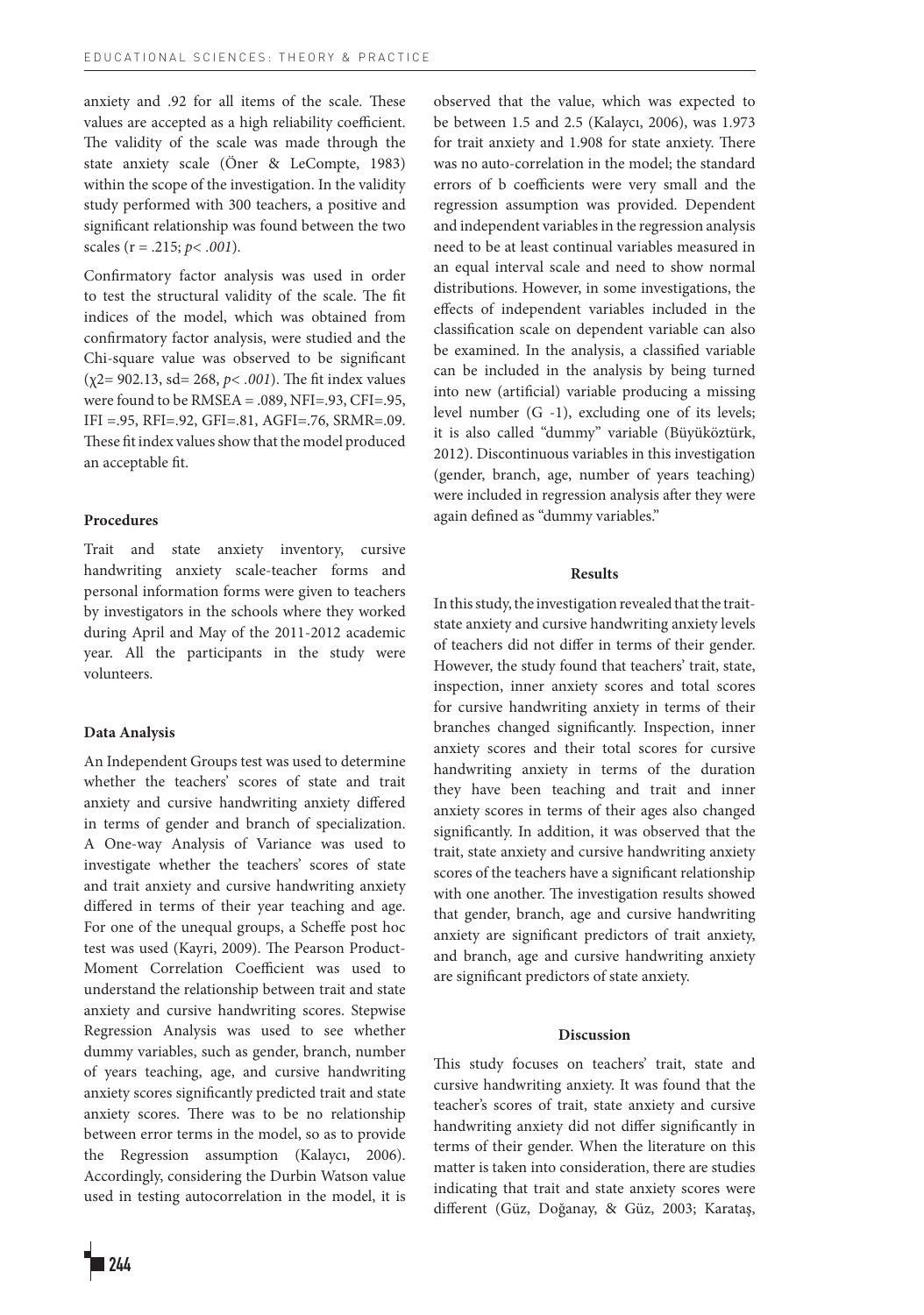2011; Kaya & Varol, 2004; Özyürek & Demiray, 2010; Sekmenli, 2000), while there also studies suggesting that trait and state anxiety scores did not differ (Başaran, Taşğın, Sanioğlu, & Taşkın, 2009; Duman, 2008; Gürsoy, 2006). This contradictory situation can be accounted for by the assessment instruments used, the research group and the situation at the time.

It is observed that in terms a teacher's age, the scores of trait anxiety and inner anxiety changed significantly. However, their total score for cursive handwriting, inspection anxiety, cursive handwriting anxiety and state anxiety did not change significantly. It was discovered that the trait anxiety scores of those who are over 45 years of age are significantly higher than those who are between the ages of 25 and 34. In accordance with these results, it is seen that older teachers have higher anxiety than younger teachers. Contrary to this result, Develi (2006) found no relationship, and Güner (2008) found no difference, between trait anxiety and age. The reason for this result could be the features of the study group. When the inner anxiety sub-dimension of the cursive handwriting anxiety scale is examined, the investigation showed that the scores of the teachers between ages of 25 and 34 are significantly higher than those at 45 years old or more. According to the results of this research, teachers who are older and have more years of service have less inner anxiety.

Another result of the study is that teachers' in primary schools have significantly higher trait and state anxiety scores when compared to teachers from other branches. Inspection of teachers from other branches, in addition to inner anxiety scores and total scores for cursive handwriting anxiety were found to be significantly higher in comparison with primary school teachers. The research shows that the scores for state and trait anxiety of primary school teachers are meaningfully higher than the state-trait anxiety scores for teachers in other branches. The reason why primary teachers' level of state anxiety is high may be due to the fact that some primary school teachers are threatened with becoming redundant. As a result of the implementation of the 4+ 4+ 4 system, these teachers do not know which school they will be appointed to, as it is not clear how the new system will be applied and what it will bring. Van der berg and Ros (1999) suggest that it is normal for teachers to be anxious in view of innovation. On the other hand, this research showed that the teachers who are at the stage of institutionalization, accept innovations better than those who are at the stage of practice, and the teachers at the stage of practice accept innovations better than those who are at the stage of adaptation. When considered in terms of cursive handwriting anxiety scores, on the other hand, it is observed that the other branch teachers' inspection, inner anxiety scores and total scores of cursive handwriting anxiety are significantly higher than elementary teachers' inspection, inner anxiety scores and total score of cursive handwriting anxiety. The reason for this may be that elementary teachers started using cursive handwriting due to the change in the curriculum in 2005, and they have become accustomed to using cursive handwriting. It was also determined in different research (Arslan & Ilgın, 2010) that the teachers in other branches have a problem with cursive handwriting and they cannot or do not want to write using this method. Additionally, when examining the teachers' branches, teachers who are between 25 and 34 years old are mostly the other branch teachers and those who are 45 years old or more are the elementary school teachers. The fact that the elementary school teachers are older, and have more experience accounts for why they possess lower inner anxiety, which is the sub-dimension of cursive handwriting anxiety.

The achievement in student handwriting is influenced by the handwriting instruction given in class and by the teachers' willingness to teach this particular skill, which includes whether or not the teacher enjoys teaching. All of these attitudes are related to the teacher's competence (Graham et al., 2008). On the other hand, some teachers do not find themselves competent (Acat & Özsoy, 2006; Arslan & Ilgın, 2006; Durukan & Alver, 2008; Barnett et al., 2006; Graham et al., 2008; Kazu & Ersözlü, 2006; Turan & Akpınar, 2008; Turan et al., 2007; Yıldırım, 2008; Zaner-Bloser, 1993 as cited in Graham & Weintraub, 1996). According to the results of this research, cursive handwriting anxiety is high, especially amongst the young and teachers of other branches; interestingly, the teachers of other branches are comprised of mostly younger teachers. The reason why their cursive handwriting anxiety is high is that they do not consider themselves to be competent.

It is seen that in terms of the number of years teaching, teachers' inspection anxiety, inner anxiety and total point averages for cursive handwriting anxiety have become significantly different. Their point averages of state and trait anxiety points, cursive handwriting anxiety and the anxiety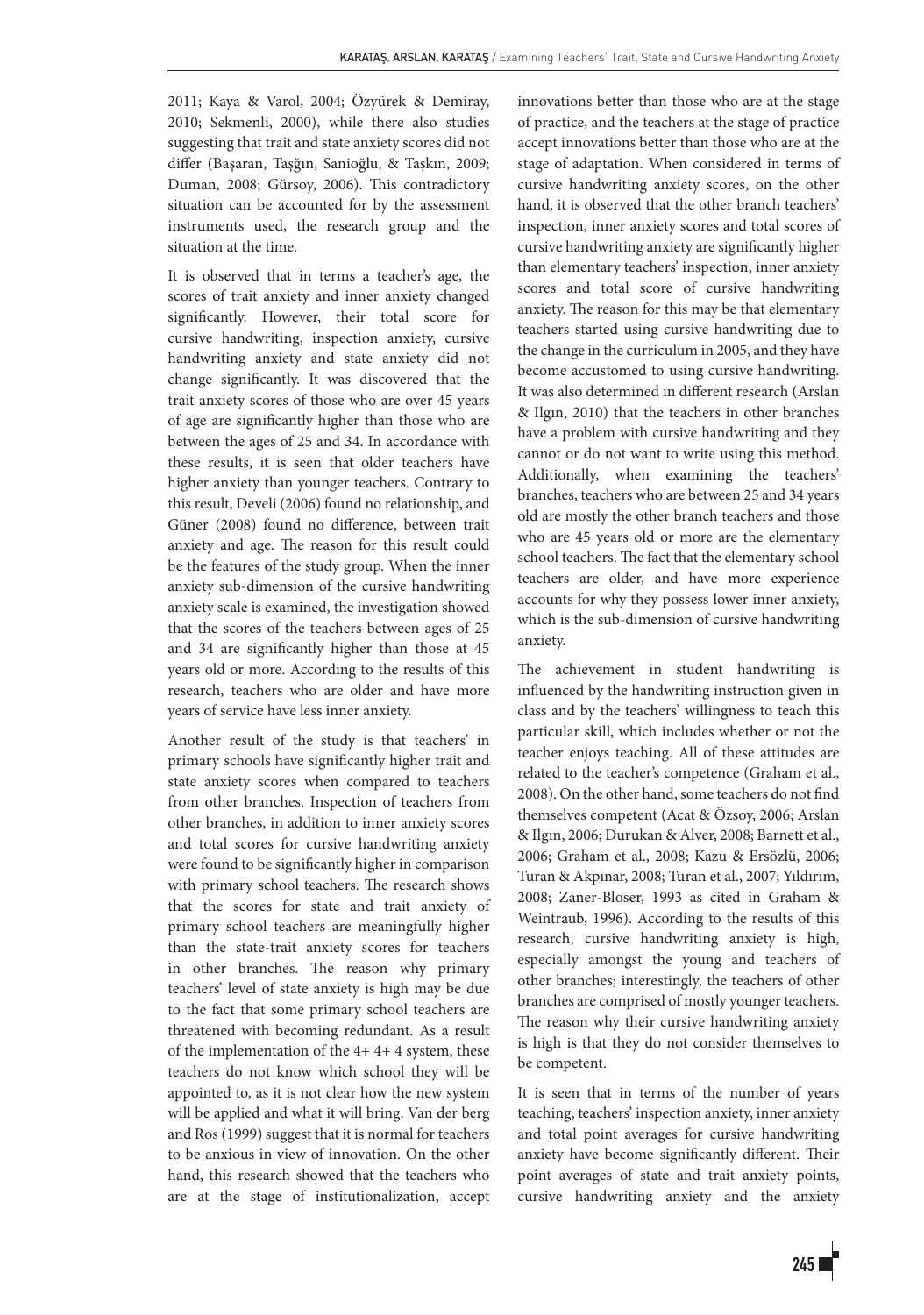stemming from students, on the other hand, have not differed. Develi (2006) also found out that trait anxiety did not differ according to the number of years teaching. Develi supports the result of this study. It was observed that those serving for 11-15 years have higher averages of inspection than those serving for 26 years or more. When considering the averages of inner anxiety scores, it was seen that those serving for 6-10 years have higher averages of inner anxiety points than those serving for 16- 20, 21-15 and 26 years or more. In addition, when examined in terms of the total score for cursive handwriting anxiety, on the other hand, those serving for 11-15 years have higher averages of cursive handwriting anxiety than those serving for 26 years or more. According to the results of this research, teachers who have fewer years of teaching experience have higher cursive handwriting anxiety; teachers who have more years of teaching experience have less cursive handwriting anxiety.

In this study, a positive relationship was found among trait, state and cursive handwriting anxieties, which may mean that as teachers' trait and state anxieties increase, their cursive handwriting anxiety may increase, or with the increase of their cursive handwriting anxieties, their trait and state anxieties will increase. In literature, while the studies concerning the relationship of trait and state anxiety (Schwarzer et al., 1982) support the result of this study, there are no studies examining the relationship of trait, state anxiety and cursive handwriting anxiety because the cursive handwriting scale has just been developed.

 The final result of the study established that gender, branch, age and cursive handwriting anxieties are significant predictors of trait anxiety, and branch, age and cursive handwriting anxieties are significant predictors of state anxiety. This result means that teachers' anxieties with regards

to gender, branch, age, number of years teaching and cursive handwriting affect their trait and state anxieties in general. While there are some studies in which state and trait anxieties are predicted by different variables (Çivitçi, 2006; Hacıömeroğlu, 2008), no studies have been found regarding cursive handwriting anxiety.

Teachers may feel anxiety while working for different reasons, like changes in the workplace. Teachers need to be supported before the changes occur. According to Rogers (1995 as cited in Akşit, 2007), it is useful for teachers to be provided with professional support within the school when accelerating a programme of innovations (Akşit, 2007). Thus, it can be ensured that teachers will be prepared for the coming changes. Furthermore, the humanitarian changes that teachers make in their daily lives cannot be understood if their beliefs, attitudes and feelings in the working atmosphere are not taken into account (Van den Berg, 2002). Therefore, this could also affect teacher performance.

According to the results of the research, the following suggestions can be made. This study showed that cursive handwriting anxiety levels changed according to the teachers' branches, number of years teaching and their anxieties related to their ages. Therefore, studies of what can be done to reduce their anxieties prior to the anxiety-inflicting circumstances (such as programme change) may be useful. It could also be helpful if intervention programmes are carried out to reduce teachers' cursive handwriting anxieties, particularly for the primary school teachers who have just entered the profession. If branch teachers were provided with handwriting education in small groups, it could also prove helpful. In upcoming studies, pre-service teachers' cursive handwriting can be checked and this can be compared to the teachers' cursive handwriting anxieties.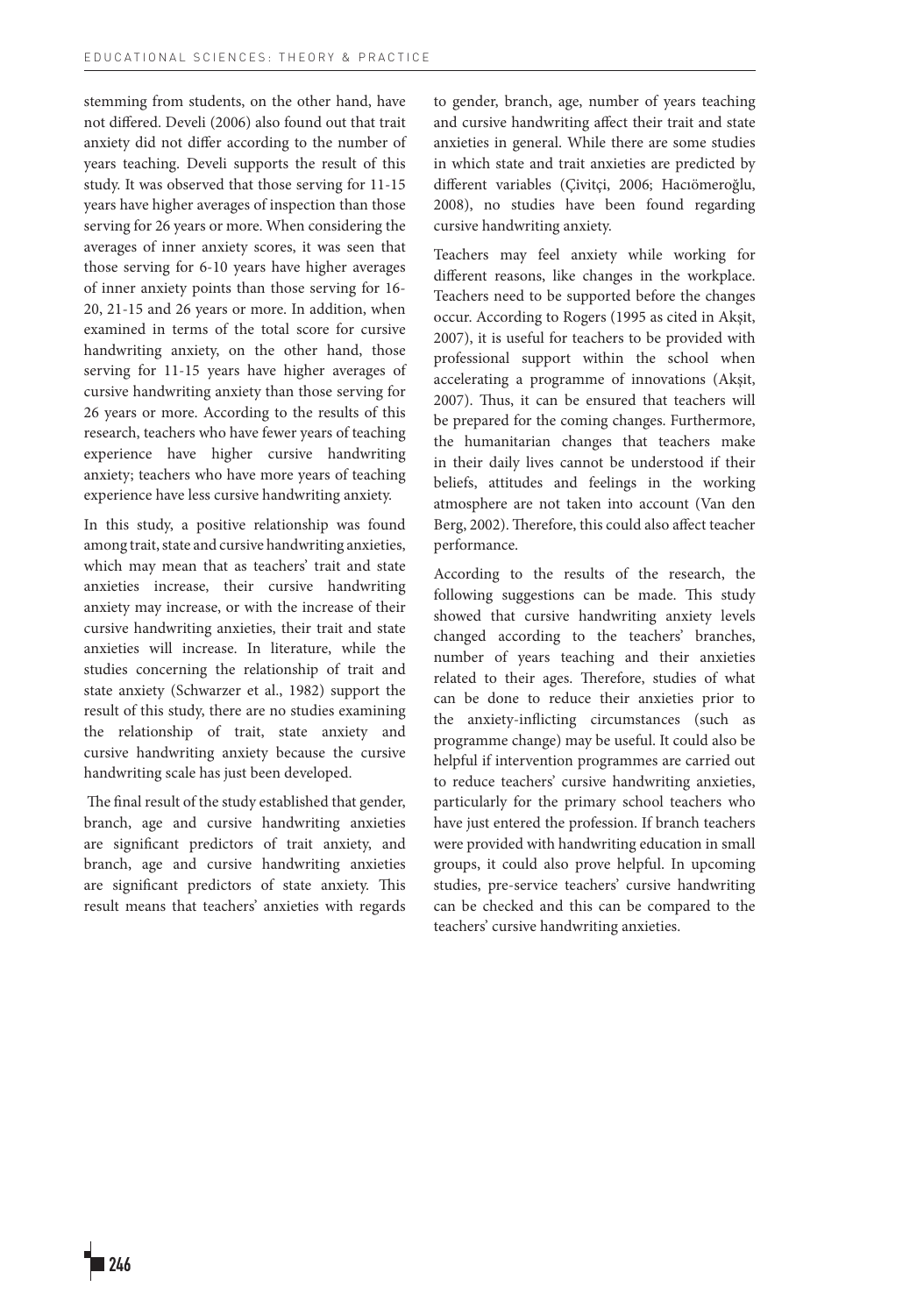#### **References/Kaynakça**

Acat, B. ve Özsoy, U. (2006). Ses temelli cümle yöntemiyle ilkokuma-yazma öğretiminde karşılaşılan güçlükler. *Ulusal Sınıf Öğretmenliği Kongresi Gazi Üniversitesi Bildiri Kitabı* içinde (C. 1, s. 15-37). Ankara: Kök Yayıncılık.

Akşit, N. (2007). Educational reform in Turkey. *International Journal of Educational Development, 27*, 129-137.

Akyol, H. (2009). *Türkçe ilkokuma yazma öğretimi* (8. bs). Ankara: PegemA Yayıncılık.

Alisinanoğlu, F. ve Uluğtaş, İ. (2000). *Çocuklarda kaygı ve bunu etkileyen etmenler. Milli Eğitim*, *145*, http://yayim. meb.gov.tr/dergiler/145/1.htm adresinden indirilmiştir.

Arslan, D. ve Ilgın, H. (2010). Öğretmen ve öğrencilerin bitişik eğik yazı ile ilgili görüşleri. *İnönü Üniversitesi Eğitim Fakültesi Dergisi, 11*(2), 69-92.

Arslan, D., & Karataş, Z. (2012). Cursive handwriting anxiety scale for teachers. *Procedia: Social and Behavioral Sciences*, *46*, 5146-5152. doi:10.1016/j.sbspro.2012.05.053

Aslan, G. (2009). *Sınıf öğretmenlerinin yansıtıcı düşünme eğilimleri ile sürekli kaygı düzeyleri arasındaki ilişkinin incelenmesi* (Yüksek lisans tezi, Yeditepe Üniversitesi, Sosyal Bilimler Enstitüsü, İstanbul). http://tez2.yok.gov.tr/ adresinden indirilmiştir.

Barnett, A., Stainthorp, R., Henderson, S., & Scheib, B. (2006). *Handwriting policy and practice in English primary schools: An exploratory study*. London: University of London, Institute of Education.

Başaran, M. (2006). İlkokuma yazma öğretimi sürecinde öğrencilerin yaptıkları yazım yanlışları. *Ulusal Sınıf Öğretmenliği Kongresi Bildiri Kitabı* içinde (C. 1., s. 109- 114)*.* Ankara: Kök Yayıncılık.

Başaran, M. H., Taşğın, Ö., Sanioğlu, A. ve Taşkın, A. K. (2009). Sporcularda durumluk ve sürekli kaygı düzeylerinin bazı değişkenlere göre incelenmesi. *Selçuk Üniversitesi Sosyal Bilimler Enstitüsü Dergisi, 21*, 533-542.

Bayraktar, Ö. (2006). *İlköğretim birinci sınıf öğrencilerinin bitişik eğik yazıda yaptıkları hatalar* (Yüksek lisans tezi, Gazi Üniversitesi, Eğitim Bilimleri Enstitüsü, Ankara). http://tez2.yok.gov.tr/ adresinden indirilmiştir.

Bektaş, A. (2007). *Ses temelli cümle yöntemiyle gerçekleştirilen ilk okuma-yazma öğretiminin değerlendirilmesi* (Yüksek lisans tezi, Çukurova Üniversitesi Sosyal Bilimler Enstitüsü, Adana). http://tez2.yok.gov.tr/ adresinden indirilmiştir.

Biaggio, A., Crano, S. L., & Crano, W. D. (1986). Relationships between self-concept and state-trait anxiety under different conditions of social comparison*.* In C. D. Spielberger & R. Diaz-Guerrero (Eds.), *Cross-cultural anxiety* (pp. 11-19)*.*Washington: Hemisphere Publishing.

Büyüköztürk, Ş. (2012). *Sosyal bilimler için veri analizi el kitabı* (17. bs.). Ankara: Pegem A Yayıncılık.

Cheung, H. Y., & Hui, S. K. M. (2011). Teaching anxiety amongst hong kong and shanghai in-service teachers: The impact of trait anxiety and self-esteem. *The Asia-Pasific Education Researcher, 20*(2), 395-409.

Clark, D. A., & Beck, A. T. (2012). *The anxiety & worry workbook: The cognitive behavioral solution*. New York: Guilford Press.

Coşkun, Y. ve Günbey, A. (2009). Engelli çocuğu olan annelerin sürekli kaygı düzeyleri ile sosyal destek algıları arasındaki ilişki. *Ahi Evran Üniversitesi Kırşehir Eğitim Fakültesi Dergisi*, *10*(1), 213-227.

Çivitçi, A. (2006). Ergenlerde mantık dışı inanç ve sürekli kaygı ilişkisi. *İnönü Üniversitesi Eğitim Fakültesi Dergisi, 7*(12), 27-39.

Develi, E. (2006). *Konya'da ilköğretim okullarında görev yapan beden eğitimi öğretmenlerinin sürekli kaygı durumlarının incelenmesi* (Yüksek lisans tezi, Selçuk Üniversitesi, Konya). http://tez2.yok.gov.tr/ adresinden indirilmiştir.

Duman, G. K. (2008). *İlköğretim 8. sınıf öğrencilerinin durumluk sürekli kaygı düzeyleri ile sınav kaygısı düzeyleri ve ana baba tutumları arasındaki ilişkinin incelenmesi* (Yüksek lisans tezi, Dokuz Eylül Üniversitesi Eğitim Bilimleri Enstitüsü, İzmir). http://tez2.yok.gov.tr/ adresinden indirilmiştir.

Duran, E. ve Akyol, H. (2010). Bitişik eğik yazı çalışmalarının çeşitli değişkenler açısından incelenmesi. *Türk Eğitim Bilimleri Dergisi, 8*(4), 817-838.

Durukan, E. ve Alver, M. (2008). Ses temelli cümle yönteminin öğretmen görüşlerine göre değerlendirilmesi. *Uluslararası Sosyal Araştırmalar Dergisi*, *1*(5), 274-289.

Eisen, A. R., & Kearney, C. A. (1995). *Practitioner's guide to treating fear and anxiety in children and adolescents: a cognitive-behavioral approach.* Northvale, NJ: Jason Aronson.

Endler, N. S., Crooks, D. S., & Parker, J. D. A. (1992). The interaction model of anxiety: an empirical test in a parachute training situation. *Anxiety, Stress & Coping*: *An International Journal*, *5*, 301-311. doi:10.1080/10615809208248367.

Ensari, H. (2000). Yılgınlık ile kaygı ve öğretmen tutumlarının ilişkisi. *Amme İdaresi Dergisi*, *33*(4), 85-102.

Erdoğan, T. (2012). İlköğretim birinci sınıf öğrencilerinin bitişik eğik yazı yazma gelişimlerinin incelenmesi. *Eğitim ve Bilim*, *37*(165), 93-103.

Graham, S. (2007). Best practices in writing instruction*.* In S. Graham, C. A. MacArthur, & J. Fitzgerald (Eds.), *Introduction: Best practices in writing instruction* (pp. 1-9). New York: Guilford Press.

Graham, S., & Weintraub, N. (1996). A review of handwriting research: Progress and prospects from 1980 to 1994. *Educational Psychology Review*, *8*(1), 7-87.

Graham, S., Harris, K. R., Mason, L., Fink-Chorzempa, B., Moran, S., & Saddler, B. (2008). How do primary grade teachers teach handwriting? A national survey. *Reading Writing, 21*, 49-69. doi:10.1007/s11145-007-9064-z

Güner, D. (2008). İ*lköğretim okullarında görev yapan sınıf ve branş öğretmenlerinin erteleme eğilimleri ve kaygı düzeyleri* (Yüksek lisans tezi, Yeditepe Üniversitesi Sosyal Bilimler Enstitüsü, İstanbul). http://tez2.yok.gov.tr/ adresinden indirilmiştir.

Gürsoy, F. (2006). Farklı sosyo ekonomik düzeydeki ergenlerin benlik tasarım düzeyleri ile kaygı düzeylerinin incelenmesi. *Çukurova Üniversitesi Sosyal Bilimler Enstitüsü Dergisi*, *15*(2), 183-190.

Güz, H., Doğanay, Z. ve Güz, T. (2003). Lomber disk hernisi nedeniyle ameliyat olan hastalarda ameliyat öncesi anksiyete. *Nöropsikiyatri Arşivi, 40*(1-2), 36-39.

Hacıömeroğlu, A. B. (2008). *Perceived parental rearing behaviors, responsibility attitudes and life events as predictors of obsessive compulsive symptomatology: Test of a cognitive model* (Master thesis, Middle East Technical University, Social Sciences Institute, Ankara). http://tez2. yok.gov.tr/ adresinden indirilmiştir.

Hammerschmidt, S. L., & Sudsawad, P. (2004). Teachers' survey on problems with handwriting: Referral, evaluation, and outcomes. *American Journal of Occupational Therapy, 58*, 185-192.

Kalaycı, Ş. (2006). *SPSS uygulamalı çok değişkenli istatistik teknikleri*. Ankara: Asil Yayın Dağıtım.

Karakaya, İ. ve Ülper, H. (2011). Yazma kaygısı ölçeğinin geliştirilmesi ve yazma kaygısının çeşitli değişkenlere göre incelenmesi. *Kuram ve Uygulamada Eğitim Bilimleri Dergisi*, *11*, 691-707.